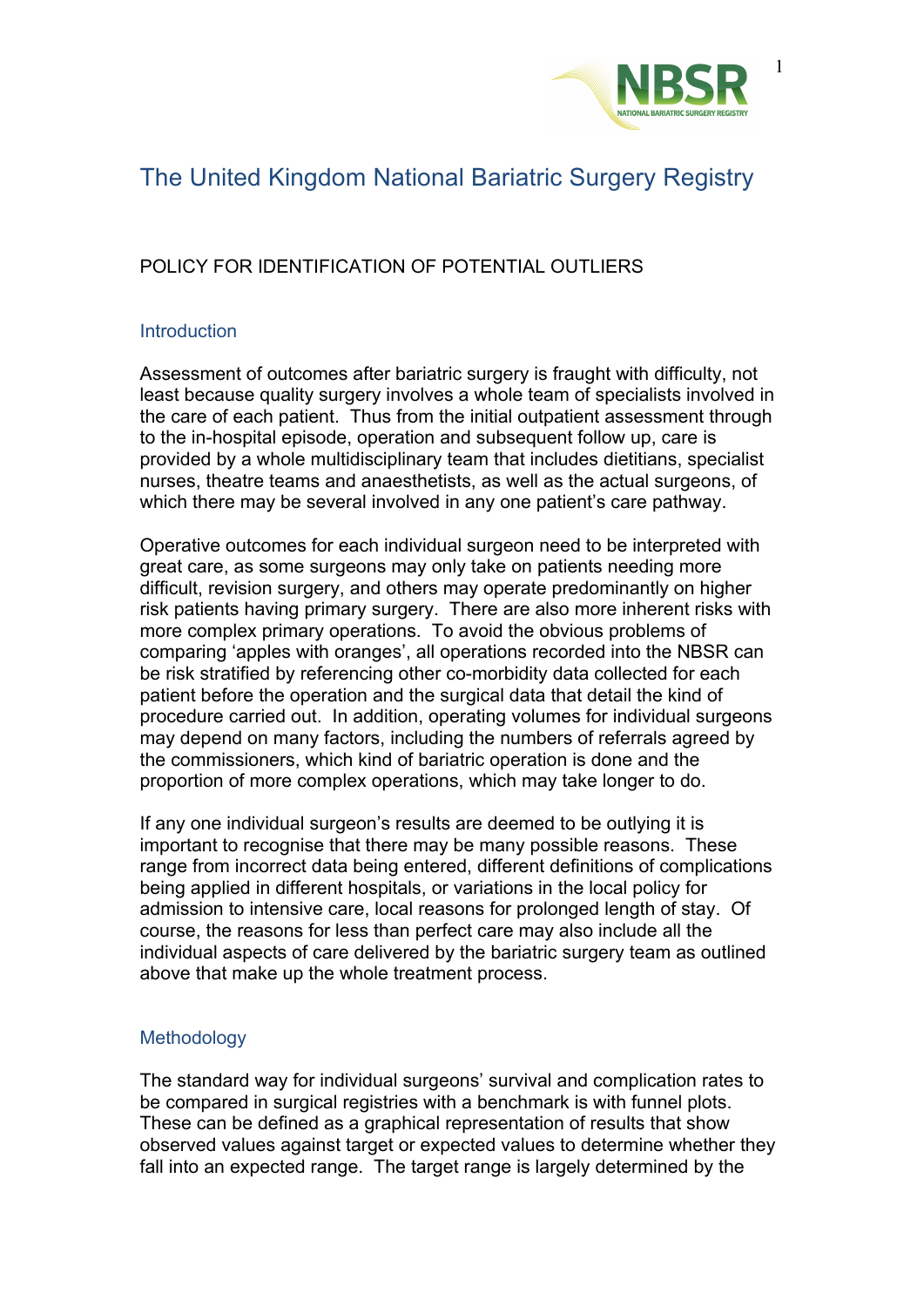

target mean of the population group under analysis, the sample size and the expected variability. The confidence interval is shown by boundary lines either side of the population/target mean. Confidence intervals indicate the likelihood that an observed value is consistent with the 'target or expected' value, for instance a 95% confidence interval defines the range that 95% of observations consistent with the target value would be expected to lie within.

An unusually high value compared to the target value will fall outside of the confidence limits, and therefore will be considered an outlier. By definition, the smaller the number of data points (operations) being analysed the less precise the estimate and the wider is the confidence interval, and the greater the number is, the tighter the confidence interval. Lines are drawn on the graphs to show the confidence intervals for given level of statistical significance. The wider the confidence intervals and more extreme the level of statistical significance is set the more unusual it is to identify an outlier. Sometimes data are presented as 'box and whiskers' graphs, where the box represents the Interquartile Range or 'middle 50%' of the data.

Outlier: A value derived from an analysis that falls outside of the defined control limits. Identification as an outlier is the first step in the process, and serves to indicate that a set of values require further investigation.

In the NBSR surgeon-level data report (June 2013) the Committee chose to use the confidence limits of 99% and 99.9%, applied to the raw data. In due course as further reports are produced it is our intention to risk adjust the confidence limits so that they are appropriate for higher risk patients. A 99% (99.9%) confidence interval implies that there is 1% (0.1%) probability that a surgeon with outcomes consistent with the target will have a value above the confidence limit. Data points outlying these limits trigger alarms. Setting the confidence limits lower, eg 95%, increases the likelihood that a surgeon will be inaccurately identified as a potential outlier by chance.

#### Possible actions after identification of a potential outlier

1 As and when requested by the NBSR Committee, Dendrite Clinical Systems Ltd, the NBSR software provider, produces analyses for specified outcomes in a specific time period. Dendrite also internally checks the data for obvious discrepancies such as duplicate data entries or an age in excess of human limits. These data are sent back to each unit for validation. After this process the NBSR Committee assesses the overall data for the possibility of outlying data.

2 If a potential outlier is suspected the NBSR Committee makes the individual surgeon aware so that he/she can then check again whether or not the data are correct, and a time limit is given within which to respond. After this process of validation the data may be corrected, and there may be no case to answer, and the individual surgeon will be written a letter confirming this. For